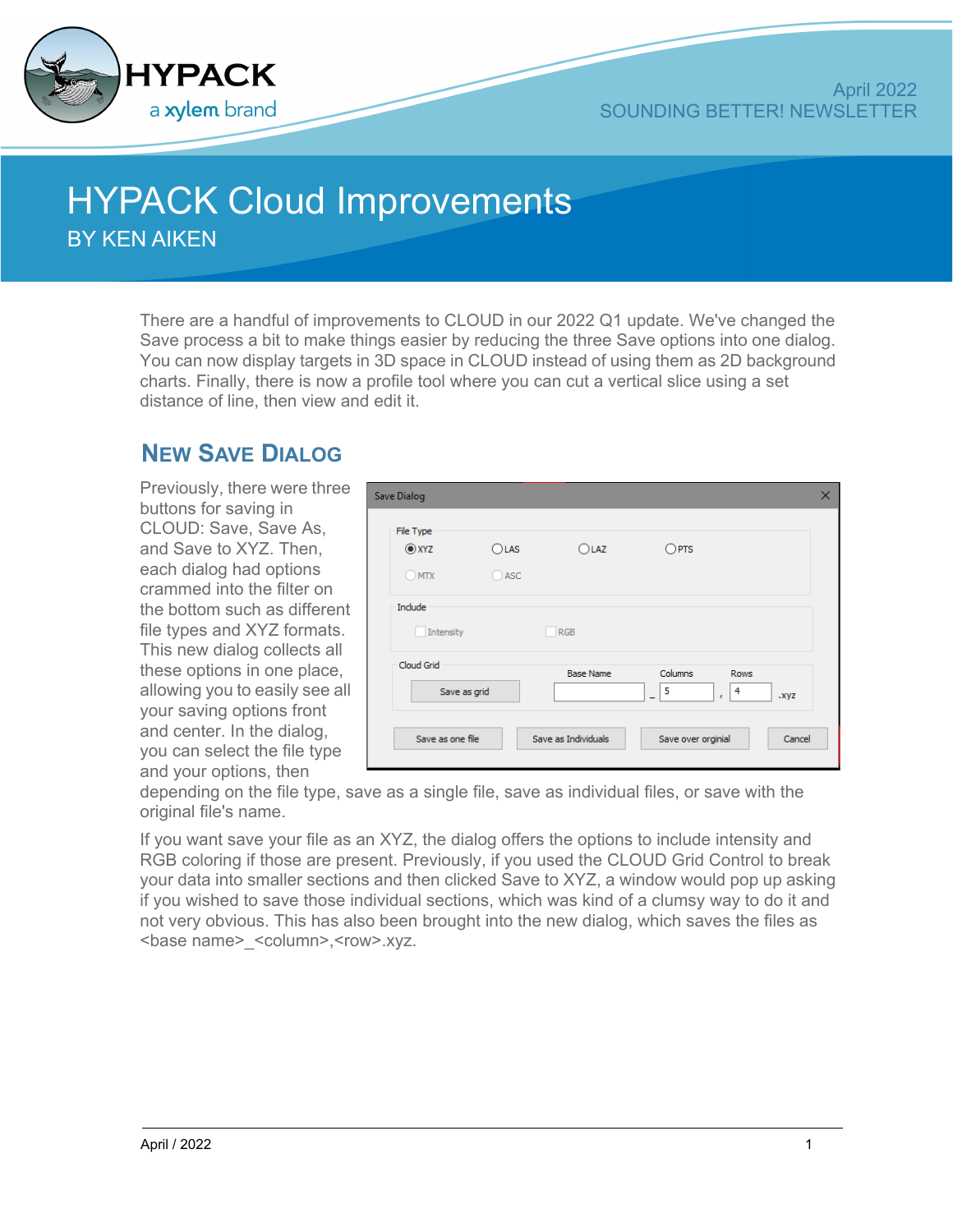## **TARGET DISPLAY**



Another new feather in Cloud is the ability to display targets. Previously, when creating targets in CLOUD, you could create them but they didn't get displayed, which isn't particularly helpful sometimes. Now, you can enable and disable them on command. There's also a handful of features for their display. You can set their color and draw size along with how they are drawn.

Here are a few examples of how the targets are drawn using some topo data colored by intensity.

*FIGURE 1: Clockwise from top left: Points, Flags, MBMAX Style, Cylinders, Circle*